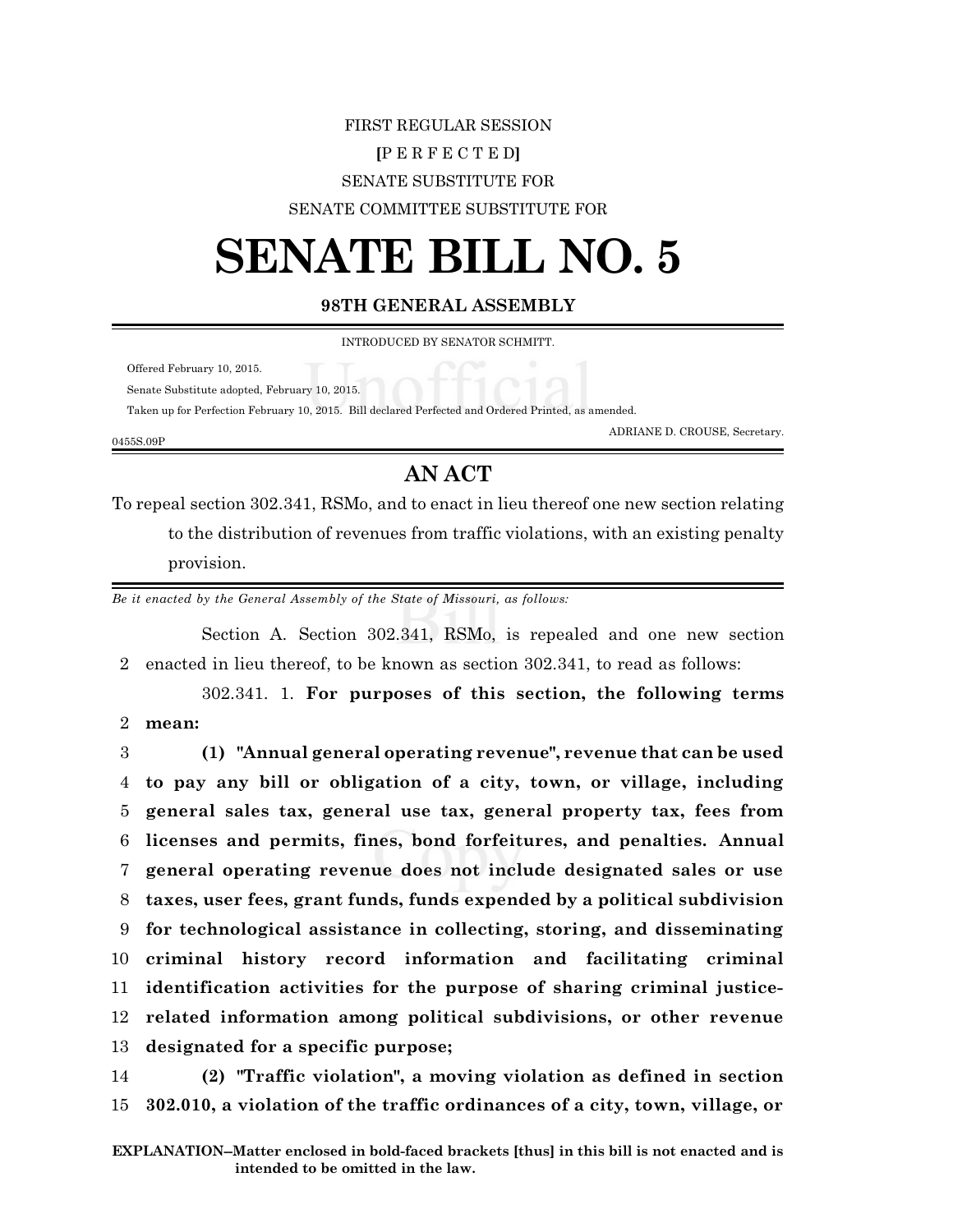**county, or a violation of the state vehicle laws.**

 **2.** If a Missouri resident charged with a moving **[**traffic**]** violation **as defined in section 302.010** of this state or any county or municipality of this state fails to dispose of the charges of which the resident is accused through authorized prepayment of fine and court costs and fails to appear on the return date or at any subsequent date to which the case has been continued, or without good cause fails to pay any fine or court costs assessed against the resident for any such violation within the period of time specified or in such installments as approved by the court or as otherwise provided by law, any court having jurisdiction over the charges shall within ten days of the failure to comply inform the defendant by ordinary mail at the last address shown on the court records that the court will order the director of revenue to suspend the defendant's driving privileges if the charges are not disposed of and fully paid within thirty days from the date of mailing. Thereafter, if the defendant fails to timely act to dispose of the charges and fully pay any applicable fines and court costs, the court shall notify the director of revenue of such failure and of the pending charges against the defendant. Upon receipt of this notification, the director shall suspend the license of the driver, effective immediately, and provide notice of the suspension to the driver at the last address for the driver shown on the records of the department of revenue. Such suspension shall remain in effect until the court with the subject pending charge requests setting aside the noncompliance suspension pending final disposition, or satisfactory evidence of disposition of pending charges and payment of fine and court costs, if applicable, is furnished to the director by the individual. The filing of financial responsibility with the bureau of safety responsibility, department of revenue, shall not be required as a condition of reinstatement of a driver's license suspended solely under the provisions of this section.

 **[**2.**] 3.** If any city, town, **or** village**[**, or county**]** receives more than thirty percent of its annual general operating revenue from fines**, bond forfeitures,** and court costs for traffic violations, including amended charges from any traffic violation, occurring within the city, town, **or** village, **[**or county,**]** all revenues from such violations in excess of thirty percent of the annual general operating revenue of the city, town, **or** village**[**, or county**]** shall be sent to the director of the department of revenue and shall be distributed annually to the schools of the county in the same manner that proceeds of all penalties, forfeitures and fines collected for any breach of the penal laws of the state are distributed. The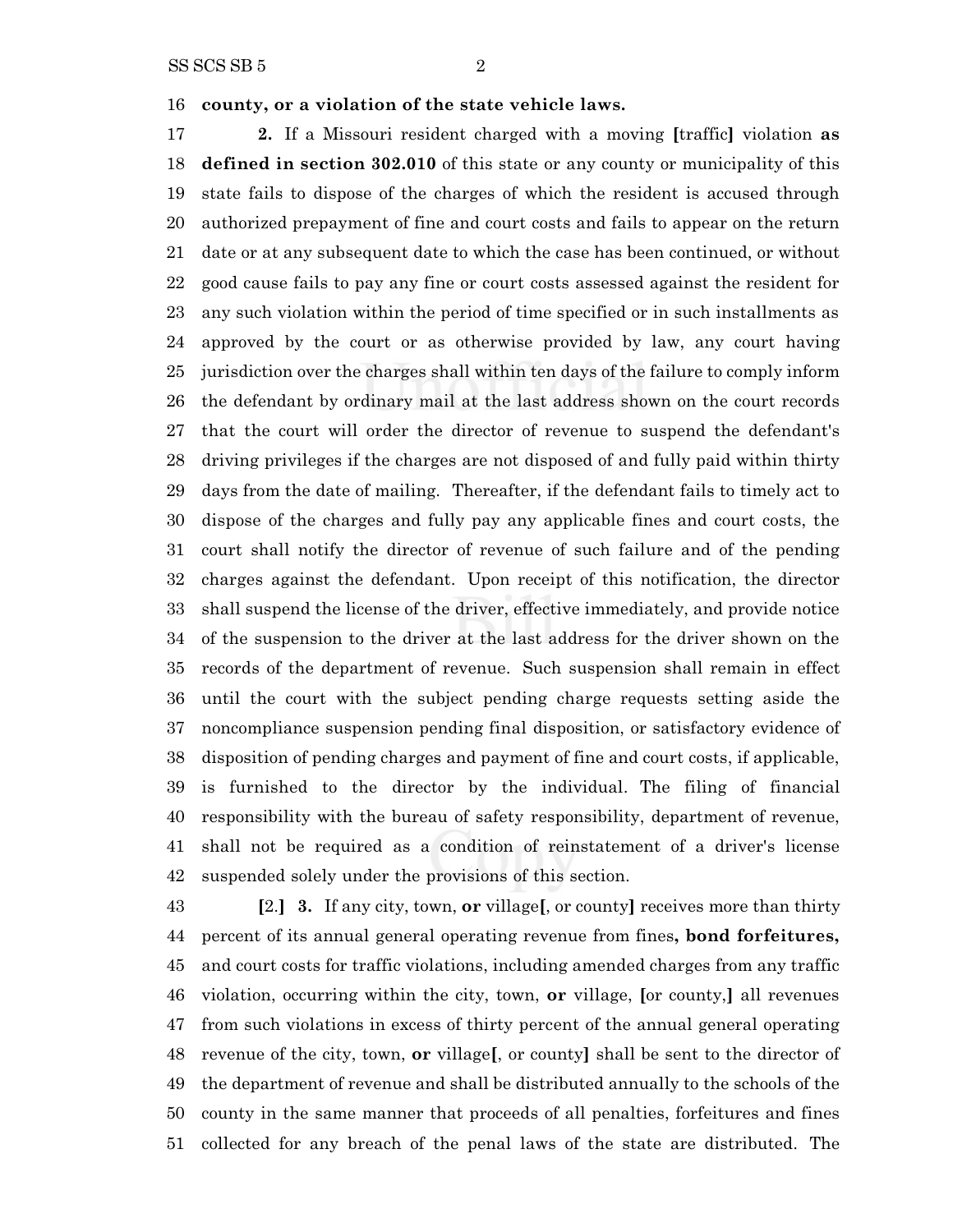director of the department of revenue shall set forth by rule a procedure whereby excess revenues as set forth above shall be sent to the department of revenue. **Any city, town, or village that participates in the distribution of local sales tax in sections 66.600 to 66.630 shall not receive any amount of moneys to which the city, town, or village would otherwise be entitled to receive to the extent that the municipality receives more than thirty percent of its annual general operating revenue from fines, bond forfeiture, and court costs for traffic violations, including any amended charges from any traffic violation, occurring within the city, town, or village. Such local sales tax revenues shall remain in the county sales tax trust fund and shall be distributed annually to the cities, towns, or villages not prohibited from receiving the funds under this subsection in the same manner that sales tax revenues collected under sections 66.600 to 66.630 are distributed. Beginning January 1, 2016, the above percentages shall be reduced from thirty percent to twenty percent and beginning January 1, 2017, the above percentages shall be reduced from twenty percent to ten percent, unless any city, town, or village has a fiscal year beginning on any date other than January first, in which case such reductions shall begin on the first day of the immediately following fiscal year except that any fourth class city or village not within a first class county or charter county as defined on December 31, 2012 shall remain at twenty percent.** If any city, town, **or** village**[**, or county**]** disputes a determination that it has received excess revenues required to be sent to the department of revenue **or sales tax proceeds that must remain in the county sales tax trust fund**, such city, town, **or** village**[**, or county**]** may submit to an annual audit by the state auditor under the authority of Article IV, Section 13 of the Missouri Constitution. An accounting of the **total revenues from fines, bond forfeitures, and court costs for traffic violations, including amended charges from any traffic violation, occurring within the city, town, or village and the** percent of annual general operating revenue from fines**, bond forfeitures,** and court costs for traffic violations, including amended charges from any charged traffic violation, occurring within the city, town, **or** village**[**, or county**]** and charged in the municipal court of that city, town, **or** village**[**, or county**]** shall be included **as an addendum to [**in**]** the **[**comprehensive**]** annual financial report submitted to the state auditor by the city, town, **or** village**[**, or county**]** under section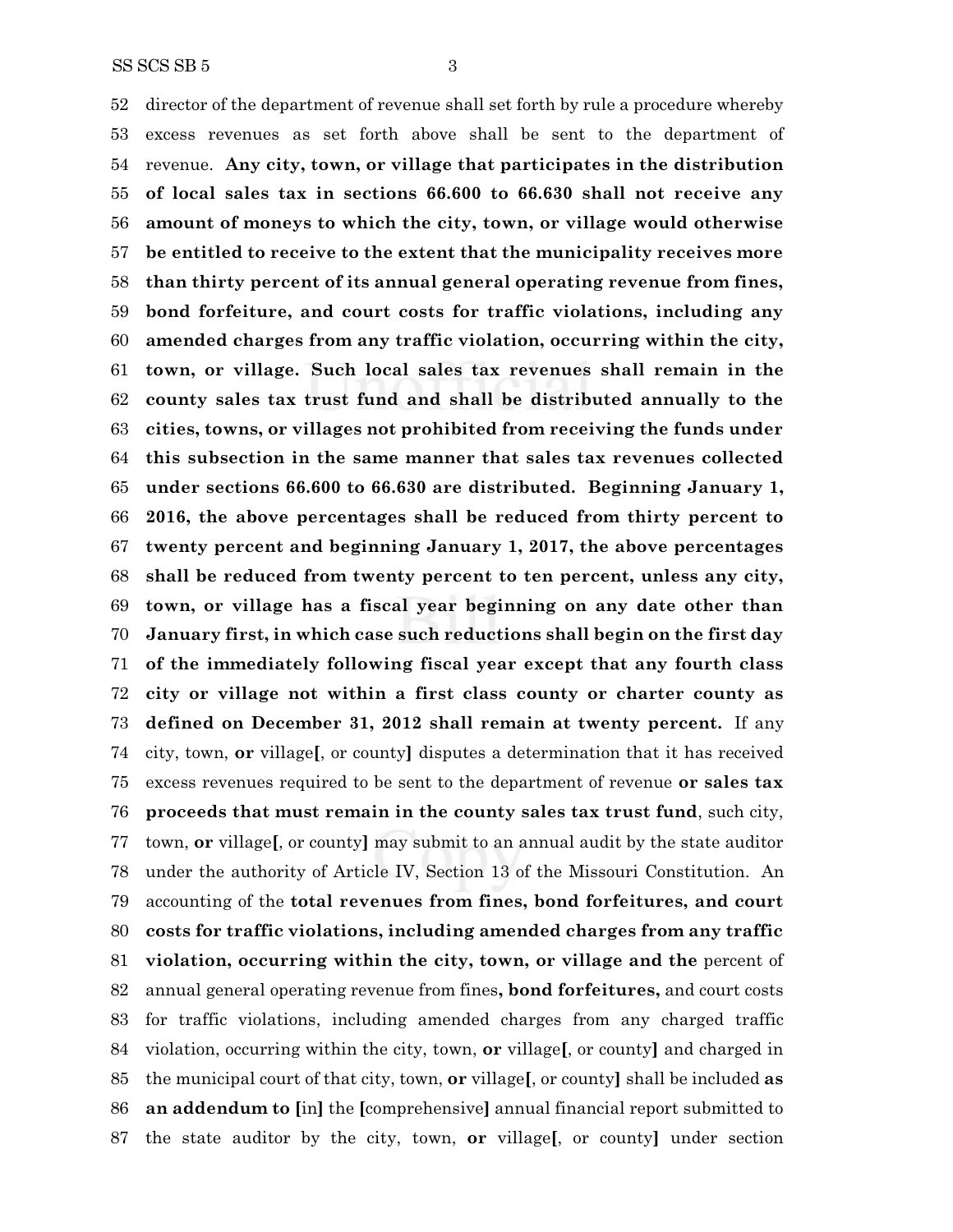105.145. **Upon receipt of the addendum as described above, the auditor shall notify any city, town, or village required to remit excess revenues according to the terms of this section that such city, town, or village shall remit excess revenues to the director of the department of revenue within sixty days and shall notify the director of the department of revenue of the same.** Any city, town, **or** village**[**, or county**]** which fails to make an accurate or timely report, or to send excess revenues from such violations to the director of the department of revenue by the date on which the report is due to the state auditor shall suffer an immediate loss of jurisdiction of the municipal court of said city, town, **or** village**[**, or county**]** on all traffic-related charges until all requirements of this section are satisfied. Any rule or portion of a rule, as that term is defined in section 536.010, that is created under the authority delegated in this section shall become effective only if it complies with and is subject to all of the provisions of chapter 536 and, if applicable, section 536.028. This section and chapter 536 are nonseverable and if any of the powers vested with the general assembly under chapter 536 to review, to delay the effective date, or to disapprove and annul a rule are subsequently held unconstitutional, then the grant of rulemaking authority and any rule proposed or adopted after August 28, 2009, shall be invalid and void.

 **4. All revenue above five percent of annual general operating revenue of any city, town, or village from fines, bond forfeitures, and court costs for traffic violations, including amended charges from any traffic violation, occurring on the interstate highway system that would otherwise be considered annual general operating revenue within the city, town, or village, shall be sent to the director of the department of revenue and shall be distributed annually to the schools of the county in the same manner that proceeds of all penalties, forfeitures, and fines collected for any breach of the penal laws of the state are distributed. The director of the department of revenue shall set forth by rule a procedure whereby such revenues as set forth in this section shall be sent to the department of revenue.**

 **5. Any city, town, or village found to have failed to remit excess revenues to the director of the department of revenue under the terms of subsection 3 of this section:**

 **(1) Shall not receive any amount of moneys to which the city, town, or village would otherwise be entitled to receive from revenues**